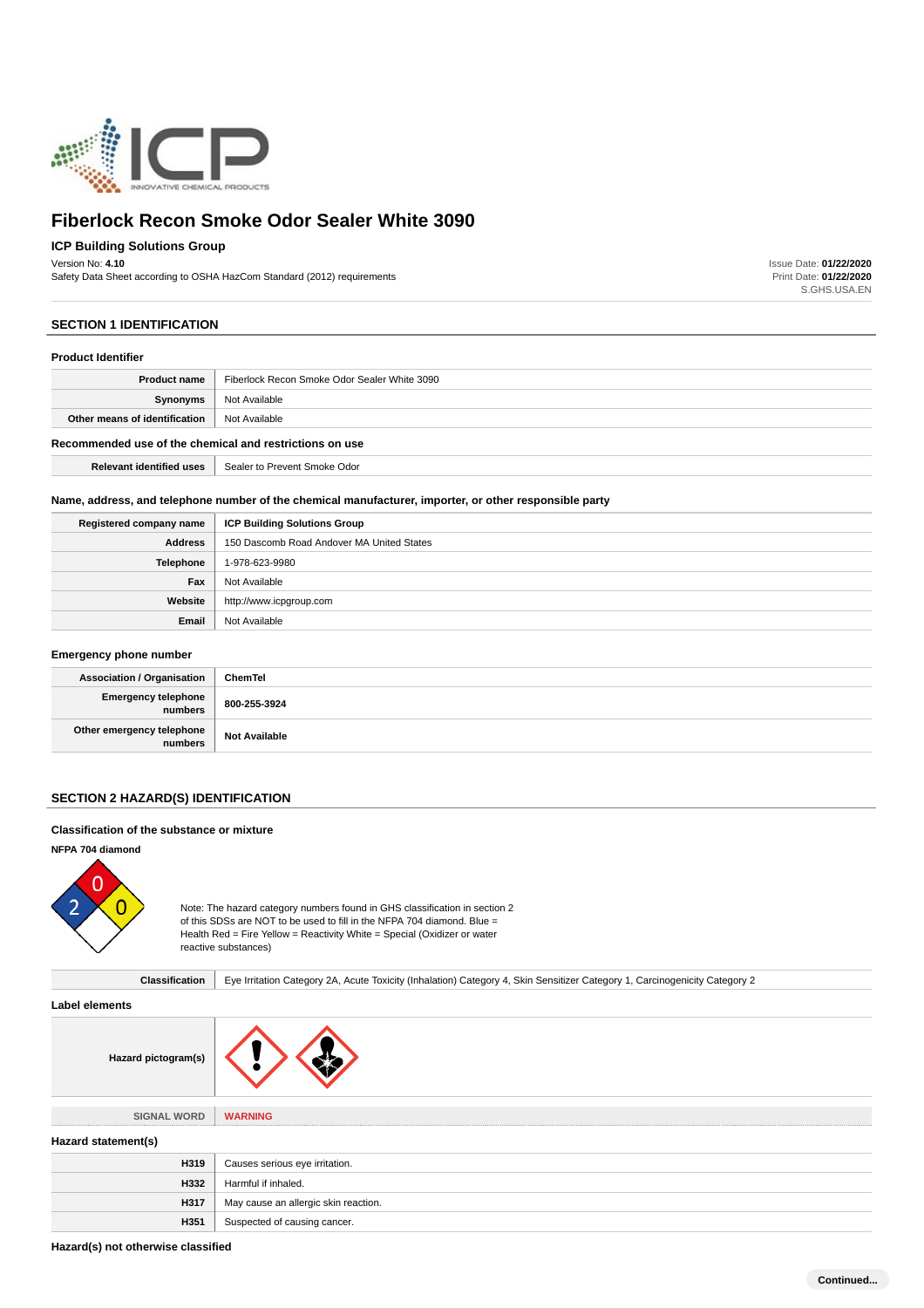Not Applicable

#### **Precautionary statement(s) General**

| P101 | If medical advice is needed, have product container or label at hand. |
|------|-----------------------------------------------------------------------|
| P102 | Keep out of reach of children.                                        |

#### **Precautionary statement(s) Prevention**

| P201 | ore use.<br><b>Inetructione</b><br><b>000000</b> |
|------|--------------------------------------------------|
| P27  | $\sim$<br>area<br><br>---                        |

# **Precautionary statement(s) Response**

| <b>P308.</b>    | ntion.<br>. <i>OMOO</i><br>: concerned<br>madical<br>. . |
|-----------------|----------------------------------------------------------|
| D <sub>23</sub> | aie Iahal'                                               |
| <b>L</b> 25     | - 1000011.                                               |

#### **Precautionary statement(s) Storage**

**P405** Store locked up.

# **Precautionary statement(s) Disposal**

**P501** Dispose of contents/container to authorised hazardous or special waste collection point in accordance with any local regulation.

# **SECTION 3 COMPOSITION / INFORMATION ON INGREDIENTS**

# **Substances**

See section below for composition of Mixtures

#### **Mixtures**

| <b>CAS No</b> | %[weight] | Name                                                                 |
|---------------|-----------|----------------------------------------------------------------------|
| 1317-80-2     | $-101-10$ | titanium dioxide (rutile)                                            |
| 25265-77-4    | 1-5       | $\sim$ 2.4-trimethyl-1.5- $\ldots$<br>.3-pentanediol monoisobutvrate |

The specific chemical identity and/or exact percentage (concentration) of composition has been withheld as a trade secret.

# **SECTION 4 FIRST-AID MEASURES**

#### **Description of first aid measures**

| <b>Eye Contact</b>  | If this product comes in contact with eyes:<br>▶ Wash out immediately with water.<br>If irritation continues, seek medical attention.<br>► Removal of contact lenses after an eye injury should only be undertaken by skilled personnel.                                                                                                                                                                                                                                             |  |
|---------------------|--------------------------------------------------------------------------------------------------------------------------------------------------------------------------------------------------------------------------------------------------------------------------------------------------------------------------------------------------------------------------------------------------------------------------------------------------------------------------------------|--|
| <b>Skin Contact</b> | If skin contact occurs:<br>Inmediately remove all contaminated clothing, including footwear.<br>Flush skin and hair with running water (and soap if available).<br>▶ Seek medical attention in event of irritation.                                                                                                                                                                                                                                                                  |  |
| Inhalation          | If fumes or combustion products are inhaled remove from contaminated area.<br>Lay patient down. Keep warm and rested.<br>▶ Prostheses such as false teeth, which may block airway, should be removed, where possible, prior to initiating first aid procedures.<br>► Apply artificial respiration if not breathing, preferably with a demand valve resuscitator, bag-valve mask device, or pocket mask as trained.<br>Perform CPR if necessary.<br>Transport to hospital, or doctor. |  |
| Ingestion           | Immediately give a glass of water.<br>First aid is not generally required. If in doubt, contact a Poisons Information Centre or a doctor.                                                                                                                                                                                                                                                                                                                                            |  |

# **Most important symptoms and effects, both acute and delayed**

See Section 11

#### **Indication of any immediate medical attention and special treatment needed**

Treat symptomatically.

# **SECTION 5 FIRE-FIGHTING MEASURES**

# **Extinguishing media**

▶ There is no restriction on the type of extinguisher which may be used. Use extinguishing media suitable for surrounding area.

# **Special hazards arising from the substrate or mixture**

**Fire Incompatibility** None known.

**Special protective equipment and precautions for fire-fighters**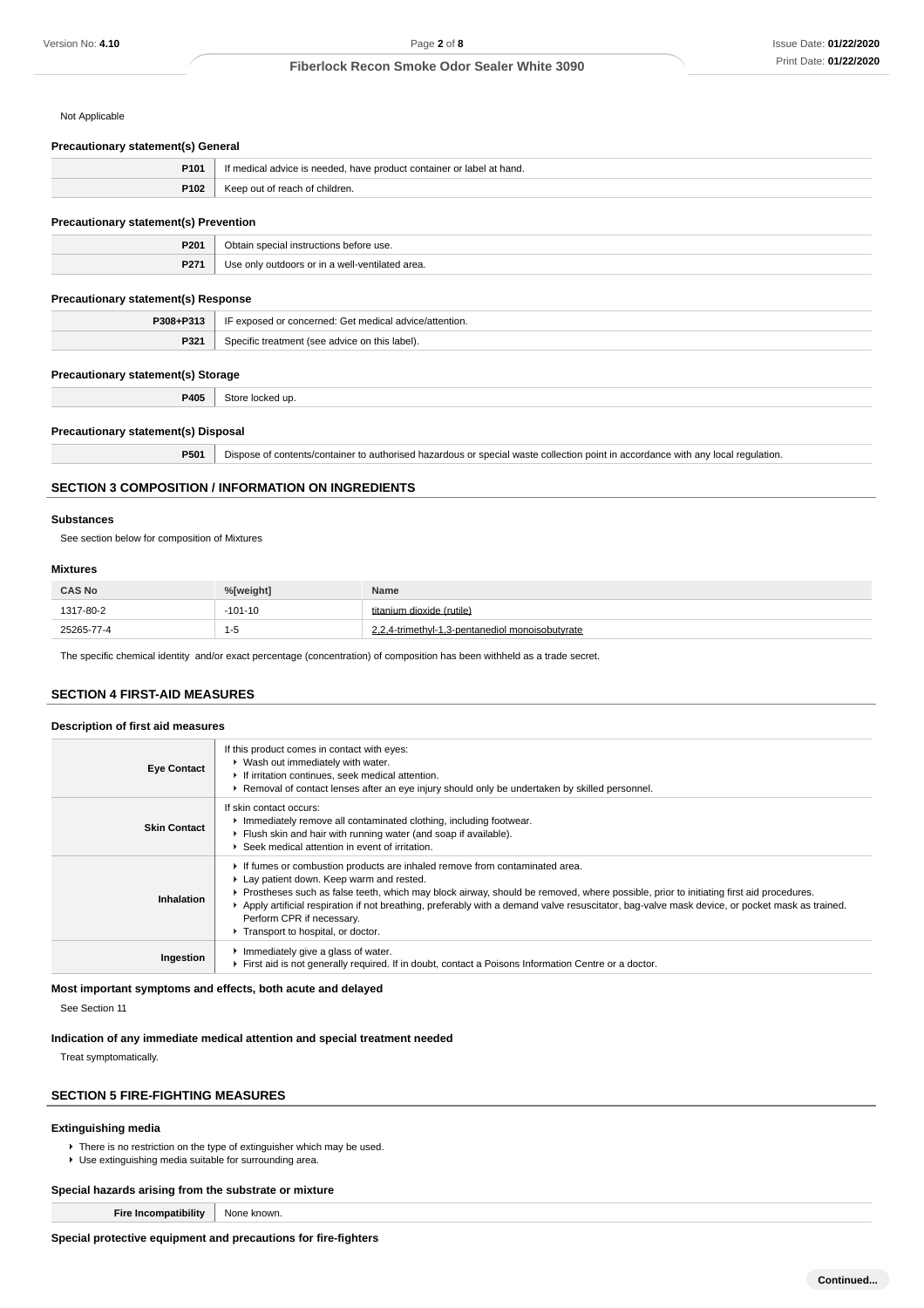| <b>Fire Fighting</b>         | Alert Fire Brigade and tell them location and nature of hazard.<br>Wear breathing apparatus plus protective gloves in the event of a fire.         |
|------------------------------|----------------------------------------------------------------------------------------------------------------------------------------------------|
| <b>Fire/Explosion Hazard</b> | Non combustible.<br>Not considered a significant fire risk, however containers may burn.<br>May emit poisonous fumes.<br>May emit corrosive fumes. |

# **SECTION 6 ACCIDENTAL RELEASE MEASURES**

# **Personal precautions, protective equipment and emergency procedures**

# **Environmental precautions**

# **Methods and material for containment and cleaning up**

| <b>Minor Spills</b> | Clean up all spills immediately.<br>Avoid breathing vapours and contact with skin and eyes. |
|---------------------|---------------------------------------------------------------------------------------------|
| <b>Major Spills</b> | Moderate hazard.<br>Clear area of personnel and move upwind.                                |

# **SECTION 7 HANDLING AND STORAGE**

# **Precautions for safe handling**

| Version No: 4.10                                                                     |                                                                                                                                                      | Page 3 of 8                                                                                                                                                                                                                                                                                                                                                                            |                     |                         |                  | <b>Issue Date: 01/22/202</b>                                                                                                                  |
|--------------------------------------------------------------------------------------|------------------------------------------------------------------------------------------------------------------------------------------------------|----------------------------------------------------------------------------------------------------------------------------------------------------------------------------------------------------------------------------------------------------------------------------------------------------------------------------------------------------------------------------------------|---------------------|-------------------------|------------------|-----------------------------------------------------------------------------------------------------------------------------------------------|
|                                                                                      |                                                                                                                                                      | <b>Fiberlock Recon Smoke Odor Sealer White 3090</b>                                                                                                                                                                                                                                                                                                                                    |                     |                         |                  | Print Date: 01/22/202                                                                                                                         |
|                                                                                      |                                                                                                                                                      |                                                                                                                                                                                                                                                                                                                                                                                        |                     |                         |                  |                                                                                                                                               |
| <b>Fire Fighting</b>                                                                 |                                                                                                                                                      | Alert Fire Brigade and tell them location and nature of hazard.<br>• Wear breathing apparatus plus protective gloves in the event of a fire.                                                                                                                                                                                                                                           |                     |                         |                  |                                                                                                                                               |
| <b>Fire/Explosion Hazard</b>                                                         | • Non combustible.<br>Not considered a significant fire risk, however containers may burn.<br>May emit poisonous fumes.<br>May emit corrosive fumes. |                                                                                                                                                                                                                                                                                                                                                                                        |                     |                         |                  |                                                                                                                                               |
|                                                                                      |                                                                                                                                                      |                                                                                                                                                                                                                                                                                                                                                                                        |                     |                         |                  |                                                                                                                                               |
| <b>SECTION 6 ACCIDENTAL RELEASE MEASURES</b>                                         |                                                                                                                                                      |                                                                                                                                                                                                                                                                                                                                                                                        |                     |                         |                  |                                                                                                                                               |
| Personal precautions, protective equipment and emergency procedures<br>See section 8 |                                                                                                                                                      |                                                                                                                                                                                                                                                                                                                                                                                        |                     |                         |                  |                                                                                                                                               |
| <b>Environmental precautions</b><br>See section 12                                   |                                                                                                                                                      |                                                                                                                                                                                                                                                                                                                                                                                        |                     |                         |                  |                                                                                                                                               |
| Methods and material for containment and cleaning up                                 |                                                                                                                                                      |                                                                                                                                                                                                                                                                                                                                                                                        |                     |                         |                  |                                                                                                                                               |
| <b>Minor Spills</b>                                                                  | Clean up all spills immediately.                                                                                                                     | Avoid breathing vapours and contact with skin and eyes.                                                                                                                                                                                                                                                                                                                                |                     |                         |                  |                                                                                                                                               |
| <b>Major Spills</b>                                                                  | Moderate hazard.                                                                                                                                     | Clear area of personnel and move upwind.                                                                                                                                                                                                                                                                                                                                               |                     |                         |                  |                                                                                                                                               |
| Personal Protective Equipment advice is contained in Section 8 of the SDS.           |                                                                                                                                                      |                                                                                                                                                                                                                                                                                                                                                                                        |                     |                         |                  |                                                                                                                                               |
|                                                                                      |                                                                                                                                                      |                                                                                                                                                                                                                                                                                                                                                                                        |                     |                         |                  |                                                                                                                                               |
| <b>SECTION 7 HANDLING AND STORAGE</b>                                                |                                                                                                                                                      |                                                                                                                                                                                                                                                                                                                                                                                        |                     |                         |                  |                                                                                                                                               |
| Precautions for safe handling                                                        |                                                                                                                                                      |                                                                                                                                                                                                                                                                                                                                                                                        |                     |                         |                  |                                                                                                                                               |
| Safe handling                                                                        |                                                                                                                                                      | Avoid all personal contact, including inhalation.<br>• Wear protective clothing when risk of exposure occurs.<br>DO NOT allow clothing wet with material to stay in contact with skin                                                                                                                                                                                                  |                     |                         |                  |                                                                                                                                               |
| <b>Other information</b>                                                             |                                                                                                                                                      |                                                                                                                                                                                                                                                                                                                                                                                        |                     |                         |                  |                                                                                                                                               |
| Conditions for safe storage, including any incompatibilities                         |                                                                                                                                                      |                                                                                                                                                                                                                                                                                                                                                                                        |                     |                         |                  |                                                                                                                                               |
| Suitable container                                                                   |                                                                                                                                                      | Polyethylene or polypropylene container.<br>Packing as recommended by manufacturer.                                                                                                                                                                                                                                                                                                    |                     |                         |                  |                                                                                                                                               |
| <b>Storage incompatibility</b>                                                       | Titanium dioxide<br>None known                                                                                                                       | reacts with strong acids, strong oxidisers<br>F reacts violently with aluminium, calcium, hydrazine, lithium (at around 200 deg C.), magnesium, potassium, sodium, zinc, especially at<br>elevated temperatures - these reactions involves reduction of the oxide and are accompanied by incandescence<br>• dust or powders can ignite and then explode in a carbon dioxide atmosphere |                     |                         |                  |                                                                                                                                               |
| <b>SECTION 8 EXPOSURE CONTROLS / PERSONAL PROTECTION</b>                             |                                                                                                                                                      |                                                                                                                                                                                                                                                                                                                                                                                        |                     |                         |                  |                                                                                                                                               |
| <b>Control parameters</b>                                                            |                                                                                                                                                      |                                                                                                                                                                                                                                                                                                                                                                                        |                     |                         |                  |                                                                                                                                               |
| <b>OCCUPATIONAL EXPOSURE LIMITS (OEL)</b>                                            |                                                                                                                                                      |                                                                                                                                                                                                                                                                                                                                                                                        |                     |                         |                  |                                                                                                                                               |
| <b>INGREDIENT DATA</b>                                                               |                                                                                                                                                      |                                                                                                                                                                                                                                                                                                                                                                                        |                     |                         |                  |                                                                                                                                               |
| Source                                                                               | Ingredient                                                                                                                                           | <b>Material name</b>                                                                                                                                                                                                                                                                                                                                                                   | <b>TWA</b>          | <b>STEL</b>             | Peak             | <b>Notes</b>                                                                                                                                  |
| US NIOSH Recommended<br><b>Exposure Limits (RELs)</b>                                | titanium dioxide<br>(rutile)                                                                                                                         | Rutile, Titanium oxide, Titanium<br>peroxide                                                                                                                                                                                                                                                                                                                                           | Not<br>Available    | <b>Not</b><br>Available | Not<br>Available | Ca See Appendix A                                                                                                                             |
| US ACGIH Threshold Limit<br>Values (TLV)                                             | titanium dioxide<br>(rutile)                                                                                                                         | Titanium dioxide                                                                                                                                                                                                                                                                                                                                                                       | $10$ mg/m $3$       | Not<br>Available        | Not<br>Available | <b>TLV® Basis: LRT</b><br>irr                                                                                                                 |
| US OSHA Permissible Exposure<br>Levels (PELs) - Table Z1                             | titanium dioxide<br>(rutile)                                                                                                                         | Titanium dioxide: Total dust                                                                                                                                                                                                                                                                                                                                                           | $15 \text{ mg/m}$   | Not<br>Available        | Not<br>Available | Not Available                                                                                                                                 |
| <b>EMERGENCY LIMITS</b>                                                              |                                                                                                                                                      |                                                                                                                                                                                                                                                                                                                                                                                        |                     |                         |                  |                                                                                                                                               |
| Ingredient                                                                           | <b>Material name</b>                                                                                                                                 |                                                                                                                                                                                                                                                                                                                                                                                        |                     | TEEL-1                  | TEEL-2           | TEEL-3                                                                                                                                        |
| titanium dioxide (rutile)                                                            | Titanium oxide; (Titanium dioxide)                                                                                                                   |                                                                                                                                                                                                                                                                                                                                                                                        |                     | $30 \text{ mg/m}$       | 330 mg/m3        | 2,000 mg/m3                                                                                                                                   |
| 2,2,4-trimethyl-1,3-pentanediol<br>monoisobutyrate                                   |                                                                                                                                                      | Trimethyl-1,3-pentanediol monoisobutyrate, 2,2,4-; (Texanol)                                                                                                                                                                                                                                                                                                                           |                     | $13$ mg/m $3$           | 140 mg/m3        | 840 mg/m3                                                                                                                                     |
| Ingredient                                                                           | <b>Original IDLH</b>                                                                                                                                 |                                                                                                                                                                                                                                                                                                                                                                                        | <b>Revised IDLH</b> |                         |                  |                                                                                                                                               |
| titanium dioxide (rutile)                                                            | 5,000 mg/m3                                                                                                                                          |                                                                                                                                                                                                                                                                                                                                                                                        | Not Available       |                         |                  |                                                                                                                                               |
| 2,2,4-trimethyl-1,3-pentanediol<br>monoisobutyrate                                   | Not Available                                                                                                                                        |                                                                                                                                                                                                                                                                                                                                                                                        | Not Available       |                         |                  |                                                                                                                                               |
| <b>Exposure controls</b>                                                             |                                                                                                                                                      |                                                                                                                                                                                                                                                                                                                                                                                        |                     |                         |                  |                                                                                                                                               |
|                                                                                      |                                                                                                                                                      |                                                                                                                                                                                                                                                                                                                                                                                        |                     |                         |                  | Engineering controls are used to remove a hazard or place a barrier between the worker and the hazard. Well-designed engineering controls can |

# None known **SECTION 8 EXPOSURE CONTROLS / PERSONAL PROTECTION**

#### **Control parameters**

# **OCCUPATIONAL EXPOSURE LIMITS (OEL)**

# **INGREDIENT DATA**

| Source                                                   | Ingredient                   | <b>Material name</b>                         | <b>TWA</b>        | <b>STEL</b>      | Peak             | <b>Notes</b>                  |
|----------------------------------------------------------|------------------------------|----------------------------------------------|-------------------|------------------|------------------|-------------------------------|
| US NIOSH Recommended<br>Exposure Limits (RELs)           | titanium dioxide<br>(rutile) | Rutile. Titanium oxide. Titanium<br>peroxide | Not<br>Available  | Not<br>Available | Not<br>Available | Ca See Appendix A             |
| US ACGIH Threshold Limit<br>Values (TLV)                 | titanium dioxide<br>(rutile) | Titanium dioxide                             | $10 \text{ mg/m}$ | Not<br>Available | Not<br>Available | <b>TLV® Basis: LRT</b><br>irr |
| US OSHA Permissible Exposure<br>Levels (PELs) - Table Z1 | titanium dioxide<br>(rutile) | Titanium dioxide: Total dust                 | $15 \text{ mg/m}$ | Not<br>Available | Not<br>Available | Not Available                 |

| Ingredient                                         | <b>Material name</b>                                         |               | TEEL-1              | TEEL-2    | TEEL-3      |
|----------------------------------------------------|--------------------------------------------------------------|---------------|---------------------|-----------|-------------|
| titanium dioxide (rutile)                          | Titanium oxide; (Titanium dioxide)                           |               | $30 \text{ mg/m}$   | 330 mg/m3 | 2,000 mg/m3 |
| 2,2,4-trimethyl-1,3-pentanediol<br>monoisobutyrate | Trimethyl-1,3-pentanediol monoisobutyrate, 2,2,4-; (Texanol) |               | $13 \text{ mg/m}$   | 140 mg/m3 | 840 mg/m3   |
| Ingredient                                         | <b>Original IDLH</b>                                         |               | <b>Revised IDLH</b> |           |             |
| titanium dioxide (rutile)                          | $5,000 \,\mathrm{mg/m}$                                      |               | Not Available       |           |             |
| 2,2,4-trimethyl-1,3-pentanediol<br>monoisobutyrate | Not Available                                                | Not Available |                     |           |             |

#### **Exposure controls**

| Appropriate engineering   Engineering controls are used to remove a hazard or place a barrier between the worker and the hazard. Well-designed engineering controls can |
|-------------------------------------------------------------------------------------------------------------------------------------------------------------------------|
| controls   be highly effective in protecting workers and will typically be independent of worker interactions to provide this high level of protection.                 |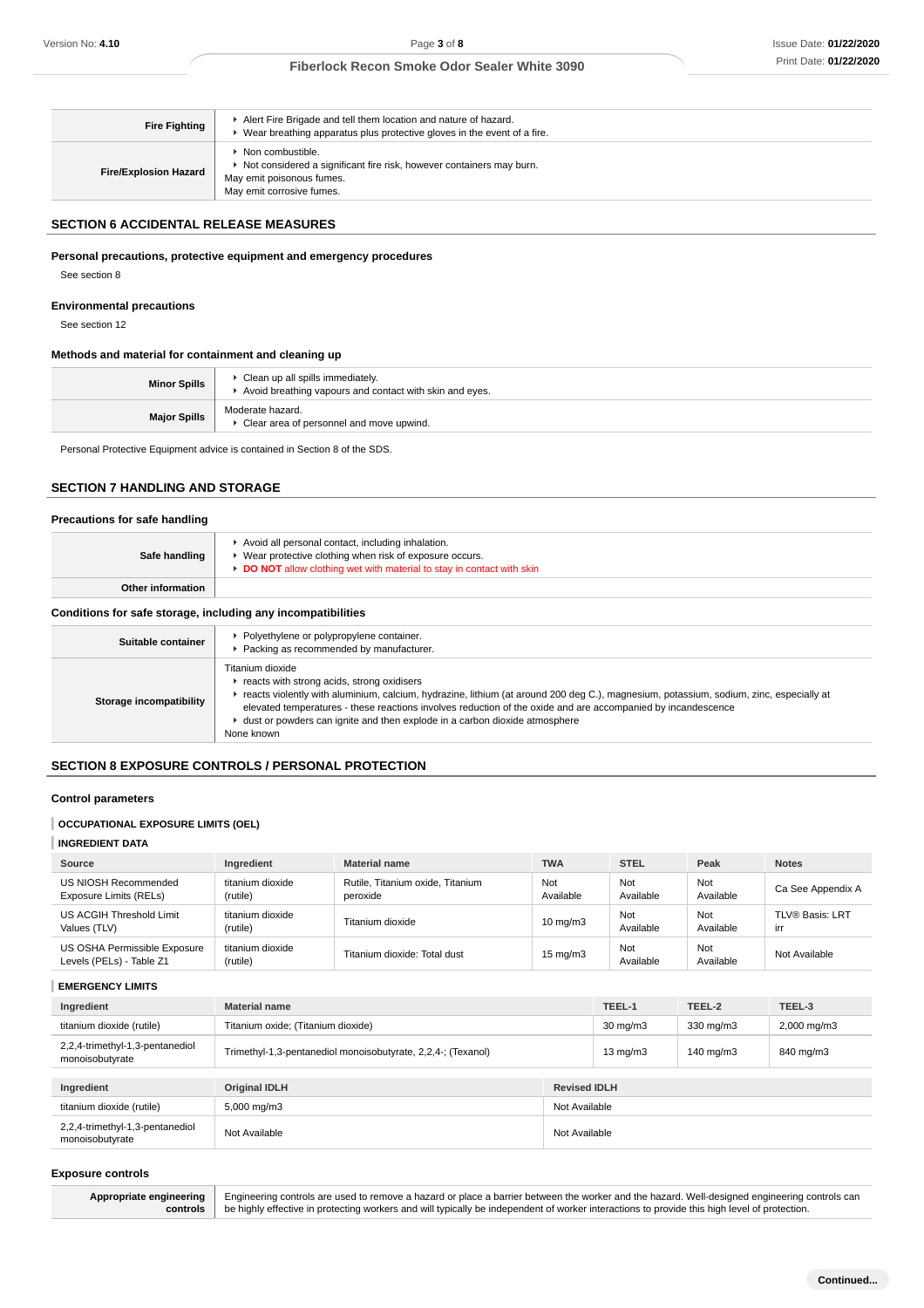| <b>Personal protection</b> |                                                                                                                                                                                                                                                                                                                                                                                                                                                                                                                                                                                                                                                                                 |
|----------------------------|---------------------------------------------------------------------------------------------------------------------------------------------------------------------------------------------------------------------------------------------------------------------------------------------------------------------------------------------------------------------------------------------------------------------------------------------------------------------------------------------------------------------------------------------------------------------------------------------------------------------------------------------------------------------------------|
| Eye and face protection    | Safety glasses with side shields.<br>Chemical goggles.                                                                                                                                                                                                                                                                                                                                                                                                                                                                                                                                                                                                                          |
| <b>Skin protection</b>     | See Hand protection below                                                                                                                                                                                                                                                                                                                                                                                                                                                                                                                                                                                                                                                       |
| Hands/feet protection      | ▶ Wear chemical protective gloves, e.g. PVC.<br>▶ Wear safety footwear or safety gumboots, e.g. Rubber<br><b>NOTE:</b><br>The material may produce skin sensitisation in predisposed individuals. Care must be taken, when removing gloves and other protective<br>equipment, to avoid all possible skin contact.<br>The selection of suitable gloves does not only depend on the material, but also on further marks of quality which vary from manufacturer to<br>manufacturer. Where the chemical is a preparation of several substances, the resistance of the glove material can not be calculated in advance<br>and has therefore to be checked prior to the application. |
| <b>Body protection</b>     | See Other protection below                                                                                                                                                                                                                                                                                                                                                                                                                                                                                                                                                                                                                                                      |
| Other protection           | • Overalls.<br>$\blacktriangleright$ P.V.C.                                                                                                                                                                                                                                                                                                                                                                                                                                                                                                                                                                                                                                     |

# **SECTION 9 PHYSICAL AND CHEMICAL PROPERTIES**

# **Information on basic physical and chemical properties**

| Appearance                                      | Text          |                                            |               |
|-------------------------------------------------|---------------|--------------------------------------------|---------------|
|                                                 |               |                                            |               |
| <b>Physical state</b>                           | Liquid        | Relative density (Water = 1)               | Not Available |
| Odour                                           | Not Available | Partition coefficient n-octanol<br>/ water | Not Available |
| <b>Odour threshold</b>                          | Not Available | Auto-ignition temperature (°C)             | Not Available |
| pH (as supplied)                                | 8.5           | <b>Decomposition temperature</b>           | Not Available |
| Melting point / freezing point<br>(°C)          | Not Available | Viscosity (cSt)                            | Not Available |
| Initial boiling point and boiling<br>range (°C) | Not Available | Molecular weight (g/mol)                   | Not Available |
| Flash point (°C)                                | Not Available | <b>Taste</b>                               | Not Available |
| <b>Evaporation rate</b>                         | Not Available | <b>Explosive properties</b>                | Not Available |
| <b>Flammability</b>                             | Not Available | <b>Oxidising properties</b>                | Not Available |
| Upper Explosive Limit (%)                       | Not Available | Surface Tension (dyn/cm or<br>$mN/m$ )     | Not Available |
| Lower Explosive Limit (%)                       | Not Available | <b>Volatile Component (%vol)</b>           | Not Available |
| Vapour pressure (kPa)                           | Not Available | Gas group                                  | Not Available |
| Solubility in water                             | Immiscible    | pH as a solution (1%)                      | Not Available |
| Vapour density $(Air = 1)$                      | Not Available | VOC g/L                                    | Not Available |

# **SECTION 10 STABILITY AND REACTIVITY**

| Reactivity                                 | See section 7                                                                          |
|--------------------------------------------|----------------------------------------------------------------------------------------|
| <b>Chemical stability</b>                  | • Unstable in the presence of incompatible materials.<br>Product is considered stable. |
| Possibility of hazardous<br>reactions      | See section 7                                                                          |
| <b>Conditions to avoid</b>                 | See section 7                                                                          |
| Incompatible materials                     | See section 7                                                                          |
| <b>Hazardous decomposition</b><br>products | See section 5                                                                          |

# **SECTION 11 TOXICOLOGICAL INFORMATION**

# **Information on toxicological effects**

| <b>Inhaled</b>      | Inhalation of vapours or aerosols (mists, fumes), generated by the material during the course of normal handling, may be harmful.<br>The material is not thought to produce respiratory irritation (as classified by EC Directives using animal models). Nevertheless inhalation of<br>vapours, fumes or aerosols, especially for prolonged periods, may produce respiratory discomfort and occasionally, distress.                                                                                                                                                                     |
|---------------------|-----------------------------------------------------------------------------------------------------------------------------------------------------------------------------------------------------------------------------------------------------------------------------------------------------------------------------------------------------------------------------------------------------------------------------------------------------------------------------------------------------------------------------------------------------------------------------------------|
| Ingestion           | The material is not thought to produce adverse health effects following ingestion (as classified by EC Directives using animal models).<br>Nevertheless, adverse systemic effects have been produced following exposure of animals by at least one other route and good hygiene practice<br>requires that exposure be kept to a minimum.                                                                                                                                                                                                                                                |
| <b>Skin Contact</b> | The liquid may be able to be mixed with fats or oils and may degrease the skin, producing a skin reaction described as non-allergic contact<br>dermatitis. The material is unlikely to produce an irritant dermatitis as described in EC Directives.<br>Open cuts, abraded or irritated skin should not be exposed to this material<br>Entry into the blood-stream, through, for example, cuts, abrasions or lesions, may produce systemic injury with harmful effects. Examine the skin<br>prior to the use of the material and ensure that any external damage is suitably protected. |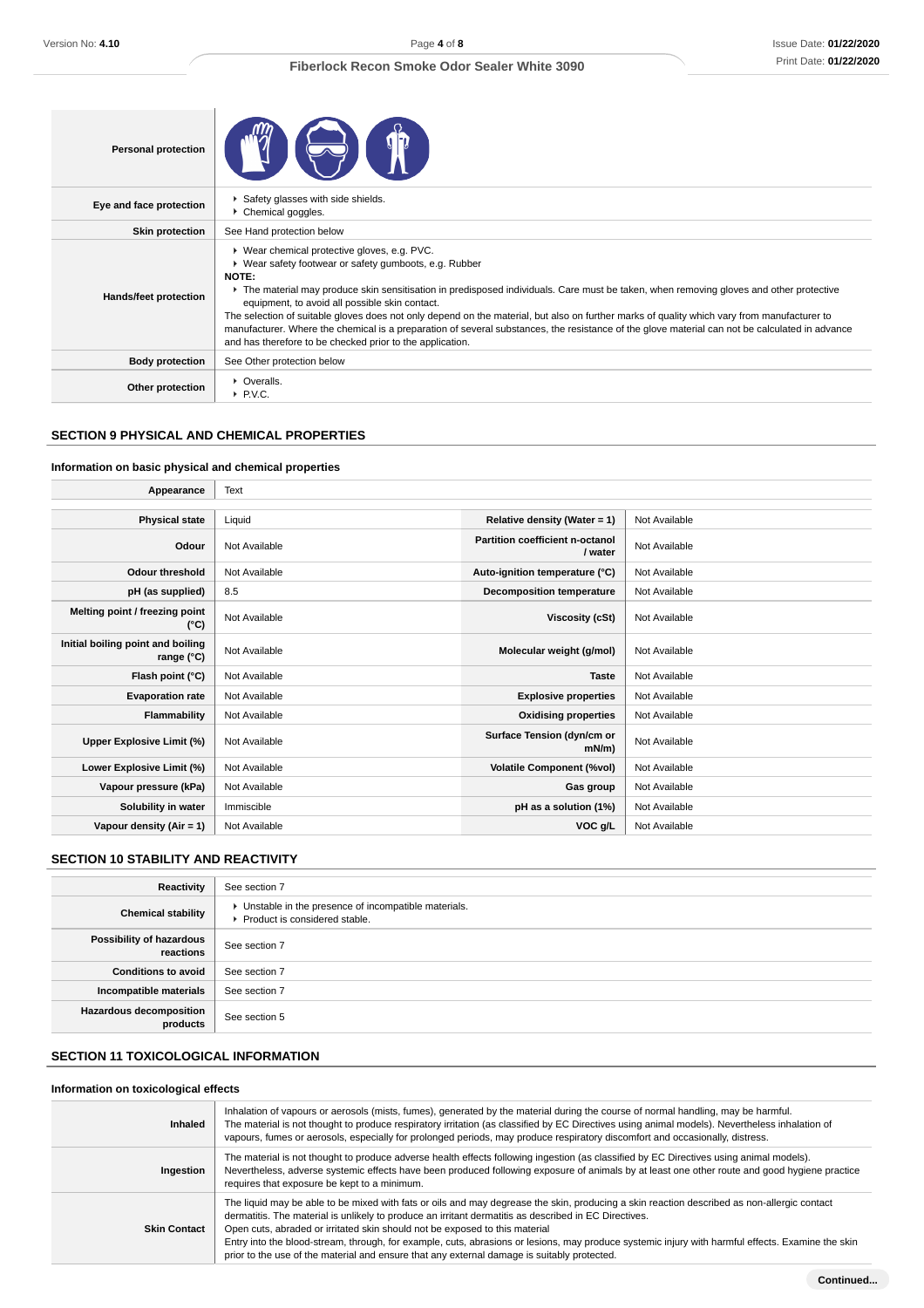| Eye                                                                                          | characterised by tearing or conjunctival redness (as with windburn).                                                                                                                                                                                                                                                                                                                                                                                                                                                                               |                                 |                                                      |
|----------------------------------------------------------------------------------------------|----------------------------------------------------------------------------------------------------------------------------------------------------------------------------------------------------------------------------------------------------------------------------------------------------------------------------------------------------------------------------------------------------------------------------------------------------------------------------------------------------------------------------------------------------|---------------------------------|------------------------------------------------------|
| <b>Chronic</b>                                                                               | There has been concern that this material can cause cancer or mutations, but there is not enough data to make an assessment.<br>Skin contact with the material is more likely to cause a sensitisation reaction in some persons compared to the general population.                                                                                                                                                                                                                                                                                |                                 |                                                      |
| Fiberlock Recon Smoke Odor                                                                   | <b>TOXICITY</b>                                                                                                                                                                                                                                                                                                                                                                                                                                                                                                                                    | <b>IRRITATION</b>               |                                                      |
| Sealer White 3090                                                                            | Not Available                                                                                                                                                                                                                                                                                                                                                                                                                                                                                                                                      | Not Available                   |                                                      |
|                                                                                              | <b>TOXICITY</b>                                                                                                                                                                                                                                                                                                                                                                                                                                                                                                                                    | <b>IRRITATION</b>               |                                                      |
| titanium dioxide (rutile)                                                                    | Oral (rat) LD50: >2000 mg/kg[1]                                                                                                                                                                                                                                                                                                                                                                                                                                                                                                                    |                                 | Eye: no adverse effect observed (not irritating)[1]  |
|                                                                                              |                                                                                                                                                                                                                                                                                                                                                                                                                                                                                                                                                    |                                 | Skin: no adverse effect observed (not irritating)[1] |
|                                                                                              | <b>TOXICITY</b>                                                                                                                                                                                                                                                                                                                                                                                                                                                                                                                                    | <b>IRRITATION</b>               |                                                      |
|                                                                                              | Dermal (rabbit) LD50: >15200 mg/kg <sup>[2]</sup>                                                                                                                                                                                                                                                                                                                                                                                                                                                                                                  |                                 | Eye: no adverse effect observed (not irritating)[1]  |
| 2,2,4-trimethyl-1,3-pentanediol                                                              | Inhalation (rat) LC50: $>5.325$ mg/l/6h <sup>[2]</sup>                                                                                                                                                                                                                                                                                                                                                                                                                                                                                             | Eyes - Moderate irritant *      |                                                      |
| monoisobutyrate                                                                              | Oral (rat) LD50: 3200 mg/kg <sup>[2]</sup>                                                                                                                                                                                                                                                                                                                                                                                                                                                                                                         | Skin - Slight irritant *        |                                                      |
|                                                                                              |                                                                                                                                                                                                                                                                                                                                                                                                                                                                                                                                                    | Skin (rabbit): mild ***         |                                                      |
|                                                                                              |                                                                                                                                                                                                                                                                                                                                                                                                                                                                                                                                                    |                                 | Skin: no adverse effect observed (not irritating)[1] |
|                                                                                              |                                                                                                                                                                                                                                                                                                                                                                                                                                                                                                                                                    |                                 |                                                      |
| Legend:                                                                                      | 1. Value obtained from Europe ECHA Registered Substances - Acute toxicity 2.* Value obtained from manufacturer's SDS. Unless otherwise<br>specified data extracted from RTECS - Register of Toxic Effect of chemical Substances                                                                                                                                                                                                                                                                                                                    |                                 |                                                      |
| Sealer White 3090                                                                            | The following information refers to contact allergens as a group and may not be specific to this product.<br>Contact allergies quickly manifest themselves as contact eczema, more rarely as urticaria or Quincke's oedema. The pathogenesis of contact<br>eczema involves a cell-mediated (T lymphocytes) immune reaction of the delayed type.                                                                                                                                                                                                    |                                 |                                                      |
| Fiberlock Recon Smoke Odor<br><b>TITANIUM DIOXIDE (RUTILE)</b>                               | No significant acute toxicological data identified in literature search.<br>The material may produce moderate eye irritation leading to inflammation. Repeated or prolonged exposure to irritants may produce<br>conjunctivitis.<br>Exposure to titanium dioxide is via inhalation, swallowing or skin contact. When inhaled, it may deposit in lung tissue and lymph nodes causing<br>dysfunction of the lungs and immune system. Absorption by the stomach and intestines depends on the size of the particle. Skin (human) 0.3:<br>mg/3d-I mild |                                 |                                                      |
| 2,2,4-TRIMETHYL-<br>1,3-PENTANEDIOL<br><b>MONOISOBUTYRATE</b>                                | Not a skin sensitiser (guinea pig, Magnusson-Kligman) *** Ames Test: negative *** Micronucleus, mouse: negative *** Not mutagenic *** No<br>effects on fertility or foetal development seen in the rat *** * [SWIFT] ** [Eastman] *** [Perstop]<br>The material may be irritating to the eye, with prolonged contact causing inflammation. Repeated or prolonged exposure to irritants may produce<br>conjunctivitis.                                                                                                                              |                                 |                                                      |
| TITANIUM DIOXIDE (RUTILE)<br>& 2,2,4-TRIMETHYL-<br>1,3-PENTANEDIOL<br><b>MONOISOBUTYRATE</b> | The material may cause skin irritation after prolonged or repeated exposure and may produce on contact skin redness, swelling, the production of<br>vesicles, scaling and thickening of the skin.                                                                                                                                                                                                                                                                                                                                                  |                                 |                                                      |
| <b>Acute Toxicity</b>                                                                        | ✔                                                                                                                                                                                                                                                                                                                                                                                                                                                                                                                                                  | Carcinogenicity                 | ✔                                                    |
| <b>Skin Irritation/Corrosion</b>                                                             | ×                                                                                                                                                                                                                                                                                                                                                                                                                                                                                                                                                  | <b>Reproductivity</b>           | ×                                                    |
|                                                                                              | ✔                                                                                                                                                                                                                                                                                                                                                                                                                                                                                                                                                  | <b>STOT - Single Exposure</b>   | ×                                                    |
| <b>Serious Eye Damage/Irritation</b><br><b>Respiratory or Skin</b><br>sensitisation          | ✔                                                                                                                                                                                                                                                                                                                                                                                                                                                                                                                                                  | <b>STOT - Repeated Exposure</b> | ×                                                    |

**SECTION 12 ECOLOGICAL INFORMATION**

# **Toxicity**

| <b>Fiberlock Recon Smoke Odor</b><br>Sealer White 3090 | <b>ENDPOINT</b><br><b>Not</b><br>Available                                  | <b>TEST DURATION (HR)</b><br>Not Available        | <b>SPECIES</b><br>Not Available                                                                       | <b>VALUE</b><br>Not<br>Available                                 | <b>SOURCE</b><br>Not<br>Available                                                     |
|--------------------------------------------------------|-----------------------------------------------------------------------------|---------------------------------------------------|-------------------------------------------------------------------------------------------------------|------------------------------------------------------------------|---------------------------------------------------------------------------------------|
| titanium dioxide (rutile)                              | <b>ENDPOINT</b><br><b>LC50</b><br>EC50<br>EC50<br><b>NOEC</b>               | <b>TEST DURATION (HR)</b><br>96<br>48<br>72<br>72 | <b>SPECIES</b><br>Fish<br>Crustacea<br>Algae or other aquatic plants<br>Algae or other aquatic plants | <b>VALUE</b><br>$>1$ -mg/L<br>$>1$ -mg/L<br>$>10$ -mg/L<br>1mg/L | <b>SOURCE</b><br>$\overline{2}$<br>$\overline{2}$<br>$\overline{2}$<br>$\overline{2}$ |
| 2,2,4-trimethyl-1,3-pentanediol<br>monoisobutyrate     | <b>ENDPOINT</b><br><b>LC50</b><br><b>EC50</b><br><b>EC50</b><br><b>NOEC</b> | <b>TEST DURATION (HR)</b><br>96<br>48<br>96<br>72 | <b>SPECIES</b><br>Fish<br>Crustacea<br>Algae or other aquatic plants<br>Algae or other aquatic plants | <b>VALUE</b><br>9.552mg/L<br>$>19$ mg/L<br>0.789mg/L<br>2mg/L    | <b>SOURCE</b><br>3<br>$\overline{2}$<br>3<br>$\overline{2}$                           |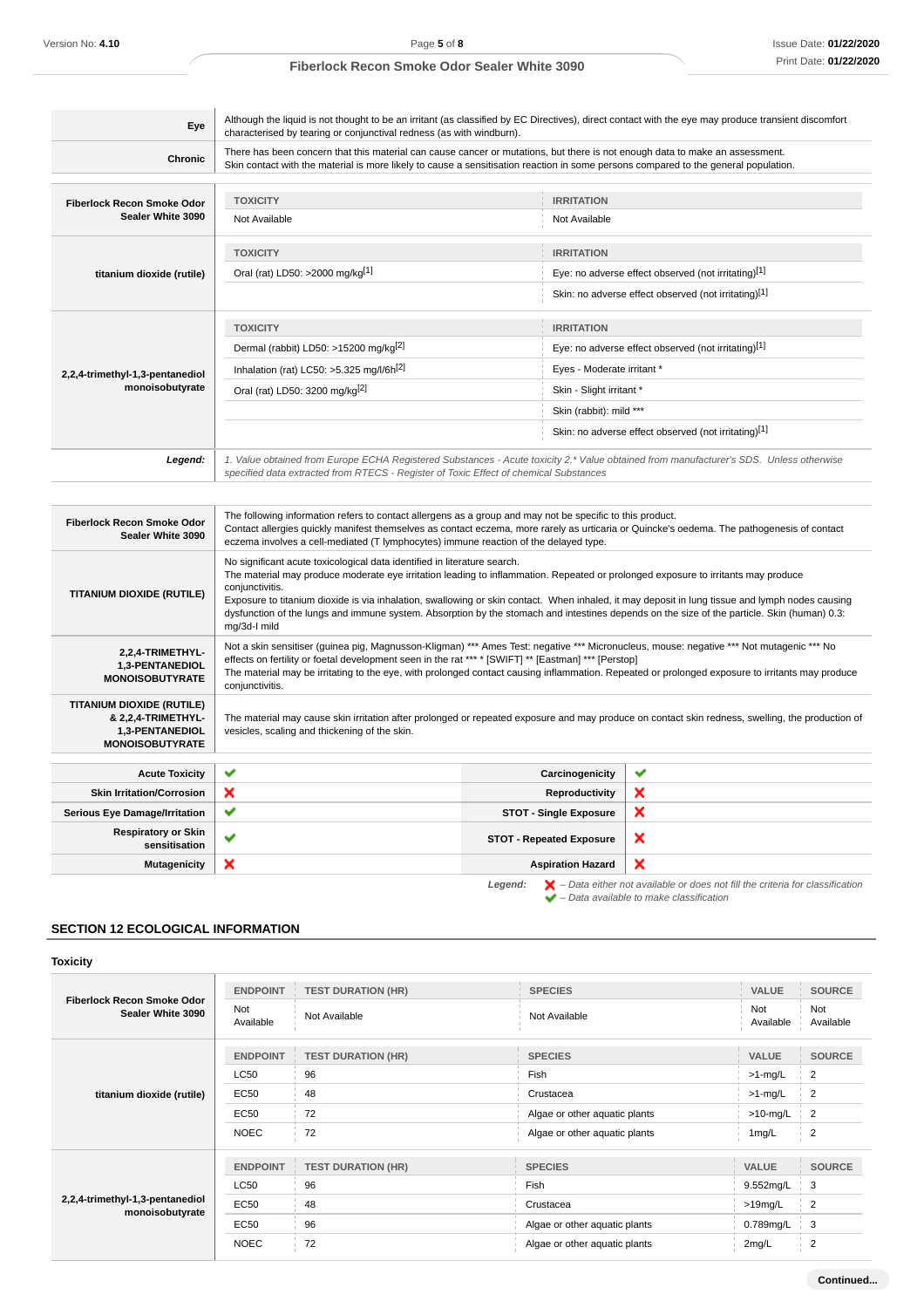| Leaend: I | Extracted from 1. IUCLID Toxicity Data 2. Europe ECHA Registered Substances - Ecotoxicological Information - Aquatic Toxicity 3. EPIWIN Suite |
|-----------|-----------------------------------------------------------------------------------------------------------------------------------------------|
|           | V3.12 (QSAR) - Aquatic Toxicity Data (Estimated) 4. US EPA, Ecotox database - Aquatic Toxicity Data 5. ECETOC Aquatic Hazard Assessment       |
|           | Data 6. NITE (Japan) - Bioconcentration Data 7. METI (Japan) - Bioconcentration Data 8. Vendor Data                                           |

#### **DO NOT** discharge into sewer or waterways.

#### **Persistence and degradability**

| Ingredient                                         | Persistence: Water/Soil | Persistence: Air |
|----------------------------------------------------|-------------------------|------------------|
| titanium dioxide (rutile)                          | <b>HIGH</b>             | <b>HIGH</b>      |
| 2,2,4-trimethyl-1,3-pentanediol<br>monoisobutyrate | LOW                     | LOW              |

#### **Bioaccumulative potential**

| Ingredient                                         | <b>Bioaccumulation</b>   |
|----------------------------------------------------|--------------------------|
| titanium dioxide (rutile)                          | LOW (BCF = $10$ )        |
| 2,2,4-trimethyl-1,3-pentanediol<br>monoisobutyrate | LOW (LogKOW = $2.9966$ ) |

# **Mobility in soil**

| Ingredient                                         | <b>Mobility</b>       |
|----------------------------------------------------|-----------------------|
| titanium dioxide (rutile)                          | LOW (KOC = $23.74$ )  |
| 2,2,4-trimethyl-1,3-pentanediol<br>monoisobutyrate | LOW ( $KOC = 22.28$ ) |

# **SECTION 13 DISPOSAL CONSIDERATIONS**

#### **Waste treatment methods**

| Product / Packaging disposal | Containers may still present a chemical hazard/ danger when empty.<br>Return to supplier for reuse/ recycling if possible.<br>Legislation addressing waste disposal requirements may differ by country, state and/ or territory. Each user must refer to laws operating in their<br>area.<br>DO NOT allow wash water from cleaning or process equipment to enter drains.<br>It may be necessary to collect all wash water for treatment before disposal.<br>Recycle wherever possible.<br>► Consult manufacturer for recycling options or consult local or regional waste management authority for disposal if no suitable treatment or<br>disposal facility can be identified. |
|------------------------------|---------------------------------------------------------------------------------------------------------------------------------------------------------------------------------------------------------------------------------------------------------------------------------------------------------------------------------------------------------------------------------------------------------------------------------------------------------------------------------------------------------------------------------------------------------------------------------------------------------------------------------------------------------------------------------|
|                              |                                                                                                                                                                                                                                                                                                                                                                                                                                                                                                                                                                                                                                                                                 |

# **SECTION 14 TRANSPORT INFORMATION**

|  | <b>Labels Required</b> |  |
|--|------------------------|--|
|--|------------------------|--|

**Marine Pollutant** NO

**Land transport (DOT): NOT REGULATED FOR TRANSPORT OF DANGEROUS GOODS**

**Air transport (ICAO-IATA / DGR): NOT REGULATED FOR TRANSPORT OF DANGEROUS GOODS**

**Sea transport (IMDG-Code / GGVSee): NOT REGULATED FOR TRANSPORT OF DANGEROUS GOODS**

**Transport in bulk according to Annex II of MARPOL and the IBC code**

Not Applicable

# **SECTION 15 REGULATORY INFORMATION**

**Safety, health and environmental regulations / legislation specific for the substance or mixture**

**TITANIUM DIOXIDE (RUTILE) IS FOUND ON THE FOLLOWING REGULATORY LISTS**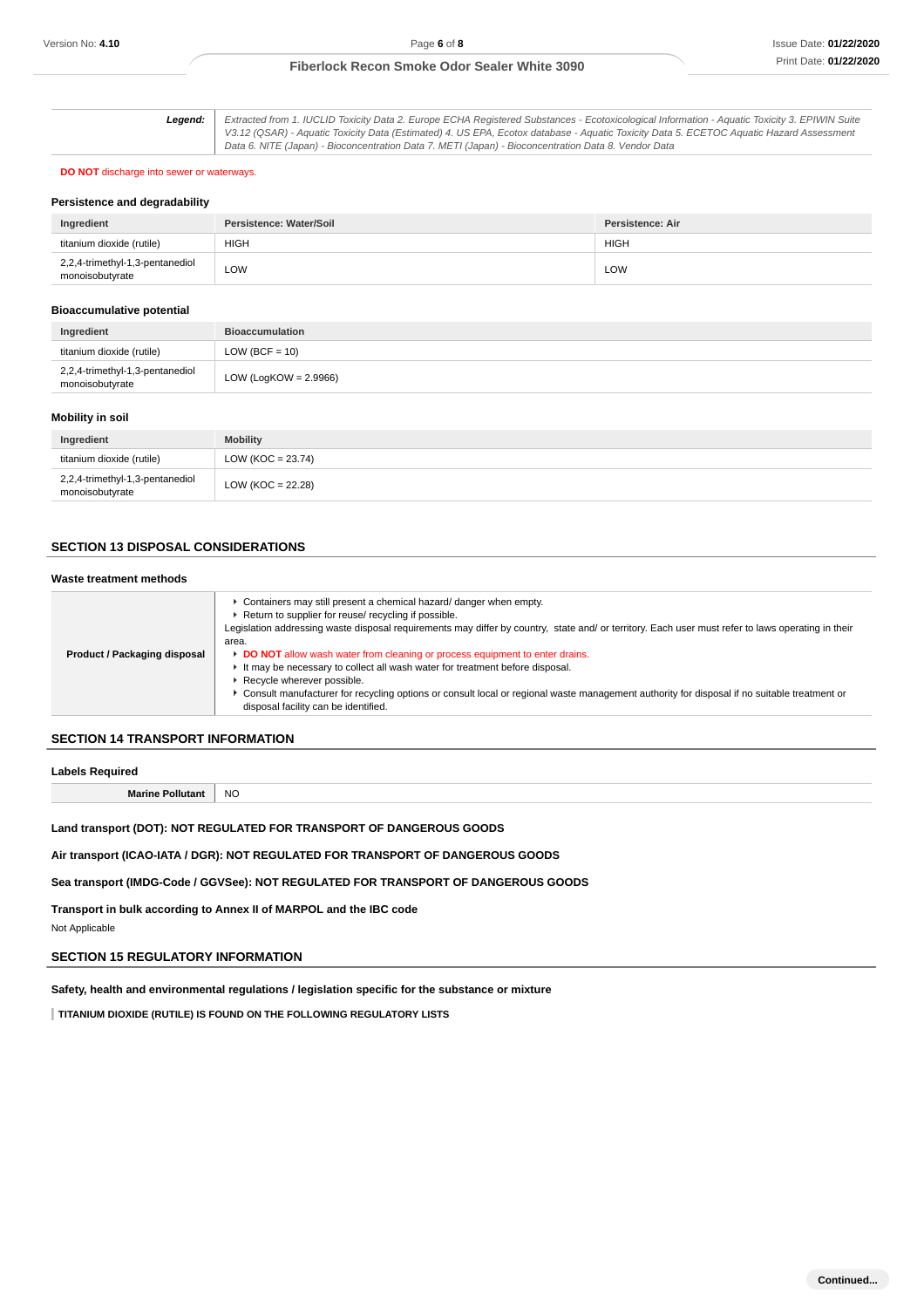| Chemical Footprint Project - Chemicals of High Concern List                        | US - Vermont Permissible Exposure Limits Table Z-1-A Transitional Limits for Air   |
|------------------------------------------------------------------------------------|------------------------------------------------------------------------------------|
| GESAMP/EHS Composite List - GESAMP Hazard Profiles                                 | Contaminants                                                                       |
| IMO IBC Code Chapter 17: Summary of minimum requirements                           | US - Washington Permissible exposure limits of air contaminants                    |
| IMO MARPOL (Annex II) - List of Noxious Liquid Substances Carried in Bulk          | US - Wyoming Toxic and Hazardous Substances Table Z1 Limits for Air Contaminants   |
| International Agency for Research on Cancer (IARC) - Agents Classified by the IARC | US ACGIH Threshold Limit Values (Spanish)                                          |
| Monographs                                                                         | US ACGIH Threshold Limit Values (TLV)                                              |
| International Agency for Research on Cancer (IARC) - Agents Classified by the IARC | US AIHA Workplace Environmental Exposure Levels (WEELs)                            |
| Monographs - Group 2B : Possibly carcinogenic to humans                            | US DOE Temporary Emergency Exposure Limits (TEELs)                                 |
| International WHO List of Proposed Occupational Exposure Limit (OEL) Values for    | US List of Active Substances Exempt from the TSCA Inventory Notifications (Active- |
| Manufactured Nanomaterials (MNMS)                                                  | Inactive) Rule                                                                     |
| US - Alaska Limits for Air Contaminants                                            | US NIOSH Recommended Exposure Limits (RELs)                                        |
| US - California Proposition 65 - Carcinogens                                       | US NIOSH Recommended Exposure Limits (RELs) (Spanish)                              |
| US - Hawaii Air Contaminant Limits                                                 | US OSHA Permissible Exposure Levels (PELs) - Table Z1                              |
| US - Idaho - Limits for Air Contaminants                                           | US OSHA Permissible Exposure Limits - Annotated Table Z-1 (Spanish)                |
| US - Michigan Exposure Limits for Air Contaminants                                 | US Toxic Substances Control Act (TSCA) - Chemical Substance Inventory              |
| US - Minnesota Permissible Exposure Limits (PELs)                                  | US TSCA Chemical Substance Inventory - Interim List of Active Substances           |
| US - Oregon Permissible Exposure Limits (Z-1)                                      | US TSCA Section 12(b) - List of Chemical Substances Subject to Export Notification |
| US - Tennessee Occupational Exposure Limits - Limits For Air Contaminants          | Requirements                                                                       |
| US - Vermont Permissible Exposure Limits Table Z-1-A Final Rule Limits for Air     | US TSCA Section 5(a)(2) - Significant New Use Rules (SNURs)                        |
| Contaminants                                                                       |                                                                                    |
|                                                                                    |                                                                                    |

US DOE Temporary Emergency Exposure Limits (TEELs)

US Toxic Substances Control Act (TSCA) - Chemical Substance Inventory US TSCA Chemical Substance Inventory - Interim List of Active Substances

#### **2,2,4-TRIMETHYL-1,3-PENTANEDIOL MONOISOBUTYRATE IS FOUND ON THE FOLLOWING REGULATORY LISTS**

GESAMP/EHS Composite List - GESAMP Hazard Profiles

IMO IBC Code Chapter 17: Summary of minimum requirements

IMO MARPOL (Annex II) - List of Noxious Liquid Substances Carried in Bulk

US Coast Guard, Department of Homeland Security Part 153: Ships Carrying Bulk

Liquid, Liquefied gas or compressed gas hazardous materials. Table 1 to Part 153 --Summary of Minimum Requirements

# **Federal Regulations**

#### **Superfund Amendments and Reauthorization Act of 1986 (SARA)**

#### **SECTION 311/312 HAZARD CATEGORIES**

| Flammable (Gases, Aerosols, Liquids, or Solids)              | <b>No</b> |
|--------------------------------------------------------------|-----------|
| Gas under pressure                                           | <b>No</b> |
| Explosive                                                    | No        |
| Self-heating                                                 | No        |
| Pyrophoric (Liquid or Solid)                                 | No        |
| Pyrophoric Gas                                               | No        |
| Corrosive to metal                                           | No        |
| Oxidizer (Liquid, Solid or Gas)                              | No        |
| Organic Peroxide                                             | <b>No</b> |
| Self-reactive                                                | No        |
| In contact with water emits flammable gas                    | No        |
| Combustible Dust                                             | <b>No</b> |
| Carcinogenicity                                              | Yes       |
| Acute toxicity (any route of exposure)                       | Yes       |
| Reproductive toxicity                                        | No        |
| Skin Corrosion or Irritation                                 | <b>No</b> |
| Respiratory or Skin Sensitization                            | Yes       |
| Serious eye damage or eye irritation                         | Yes       |
| Specific target organ toxicity (single or repeated exposure) | No        |
| Aspiration Hazard                                            | No        |
| Germ cell mutagenicity                                       | No        |
| Simple Asphyxiant                                            | No        |
| Hazards Not Otherwise Classified                             | No        |
|                                                              |           |

# **US. EPA CERCLA HAZARDOUS SUBSTANCES AND REPORTABLE QUANTITIES (40 CFR 302.4)**

None Reported

# **State Regulations**

#### **US. CALIFORNIA PROPOSITION 65**

WARNING: This product contains a chemical known to the State of California to cause cancer and birth defects or other reproductive harm

# **US - CALIFORNIA PROPOSITION 65 - CARCINOGENS: LISTED SUBSTANCE**

Titanium dioxide (airborne, unbound particles of respirable size) Listed

# **National Inventory Status**

**National Inventory Status**